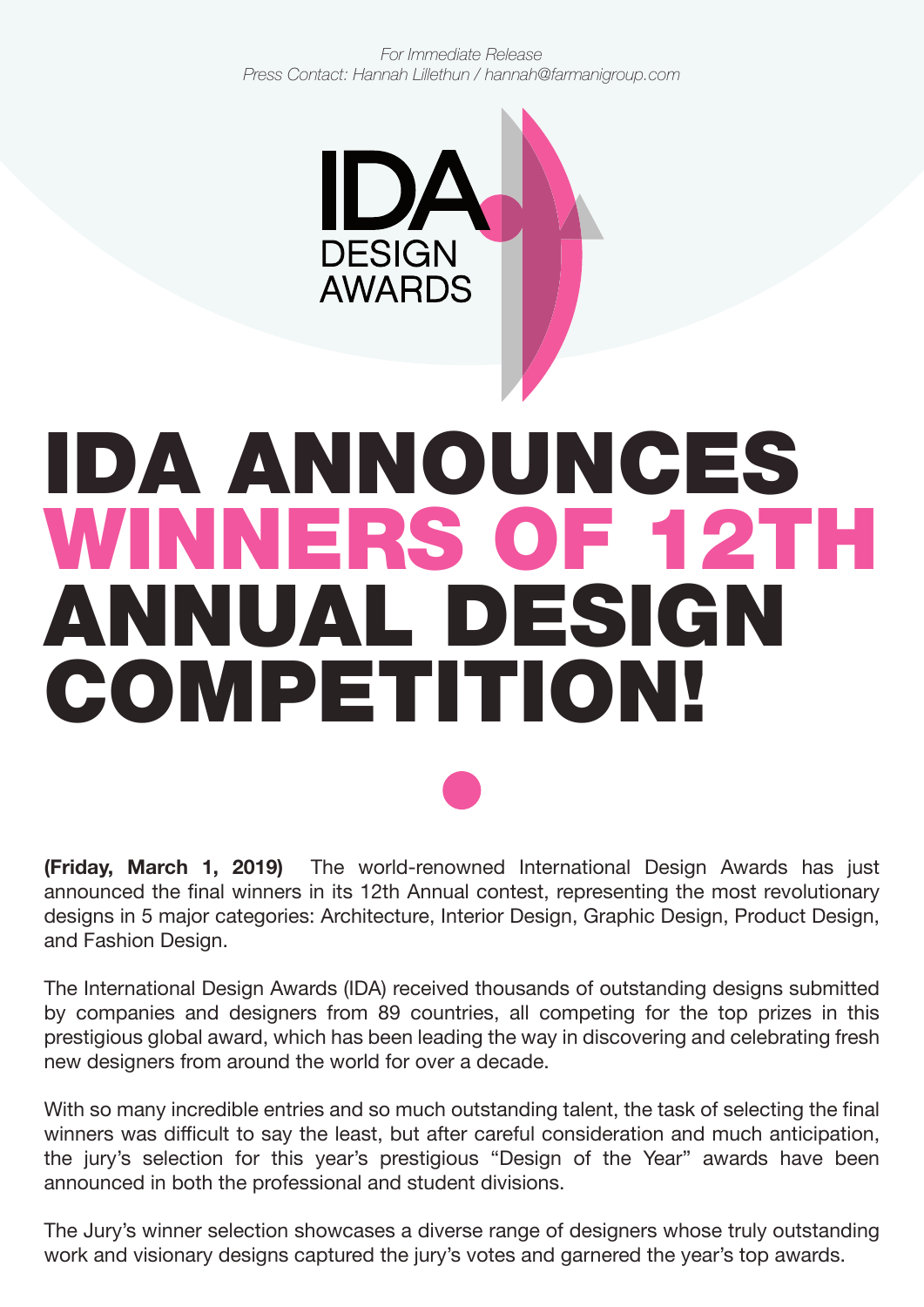## PROFESSIONAL CATEGORY WINNERS:

#### **ARCHITECTURE** DESIGN OF THE YEAR:

**Challenge Design /** [Yuanlu Community Center In Chongqing](https://idesignawards.com/winners/zoom.php?eid=9-20061-18)



#### PRODUCT DESIGN OF THE YEAR:

Valery Graznov & Semenko Design / Uslon Life-saving Swimwear





**Nanushka /** [Pre-Fall 2019 Collection](https://idesignawards.com/winners/zoom.php?eid=9-22351-19)

INTERIOR DESIGN OF THE YEAR:

> **[Gensler /](https://idesignawards.com/winners/zoom.php?eid=9-21599-18&count=0&mode=)** Gusto



#### GRAPHIC DESIGN DESIGN OF THE YEAR:

**BRED /** [Drew's ABCs](https://idesignawards.com/winners/zoom.php?eid=9-20373-18)